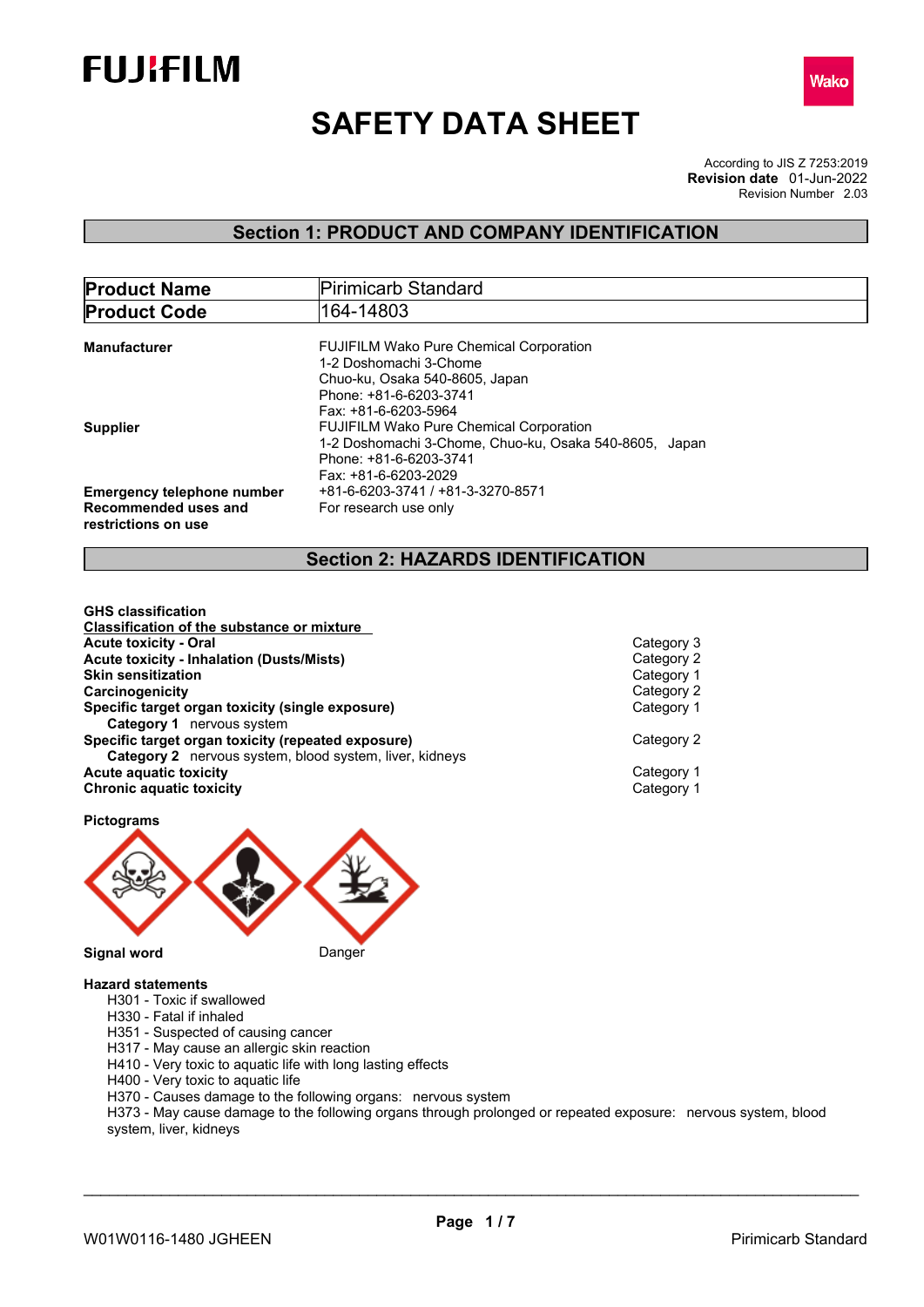### **Precautionary statements-(Prevention)**

- Obtain special instructions before use
- Do not handle until all safety precautions have been read and understood
- Use personal protective equipment as required
- Contaminated work clothing should not be allowed out of the workplace
- Wear protective gloves
- Do not breathe dust/fume/gas/mist/vapors/spray
- Wash face, hands and any exposed skin thoroughly after handling
- Do not eat, drink or smoke when using this product
- Avoid release to the environment

## **Precautionary statements-(Response)**

• IF exposed: Call a POISON CENTER or doctor/physician

- IF ON SKIN: Wash with plenty of soap and water
- If skin irritation or rash occurs: Get medical advice/attention
- Wash contaminated clothing before reuse
- IF SWALLOWED: Immediately call a POISON CENTER or doctor/physician
- Rinse mouth
- Collect spillage

#### **Precautionary statements-(Storage)**

• Store locked up

#### **Precautionary statements-(Disposal)**

• Dispose of contents/container to an approved waste disposal plant

# **Others**

**Other hazards** Not available

## **Section 3: COMPOSITION/INFORMATION ON INGREDIENTS**

**Single Substance or Mixture** Substance

#### **Formula** C11H18N4O2

| <b>Chemical Name</b> | Weight-%              | Molecular weight | <b>ENCS</b> | <b>ISHL</b><br>. NO. | <b>CAS DN</b><br>uma<br>-181        |
|----------------------|-----------------------|------------------|-------------|----------------------|-------------------------------------|
| - -<br>Pirimicart    | $\sim$<br>uv.<br>JJ.U | 238.29           | N/A         | N/F                  | 3-98-C<br>0.200<br>∠־טש<br>.<br>- U |
| .<br>- -             |                       |                  |             |                      |                                     |

**Note on ISHL No.:** \* in the table means announced chemical substances.

**Impurities and/or Additives:** Not applicable

# **Section 4: FIRST AID MEASURES**

#### **Inhalation**

Remove to fresh air. If symptoms persist, call a physician.

#### **Skin contact**

Wash off immediately with soap and plenty of water. If symptoms persist, call a physician.

### **Eye contact**

IF IN EYES: Rinse cautiously with water for several minutes. Remove contact lenses, if present and easy to do. Continue rinsing. Immediate medical attention is required.

#### **Ingestion**

Rinse mouth. Never give anything by mouth to an unconscious person. Call a physician or poison control center immediately. Do not induce vomiting without medical advice.

#### **Protection of first-aiders**

Use personal protective equipment as required.

# **Section 5: FIRE FIGHTING MEASURES**

#### **Suitable extinguishing media**

Water spray (fog), Carbon dioxide (CO2), Foam, Extinguishing powder, Sand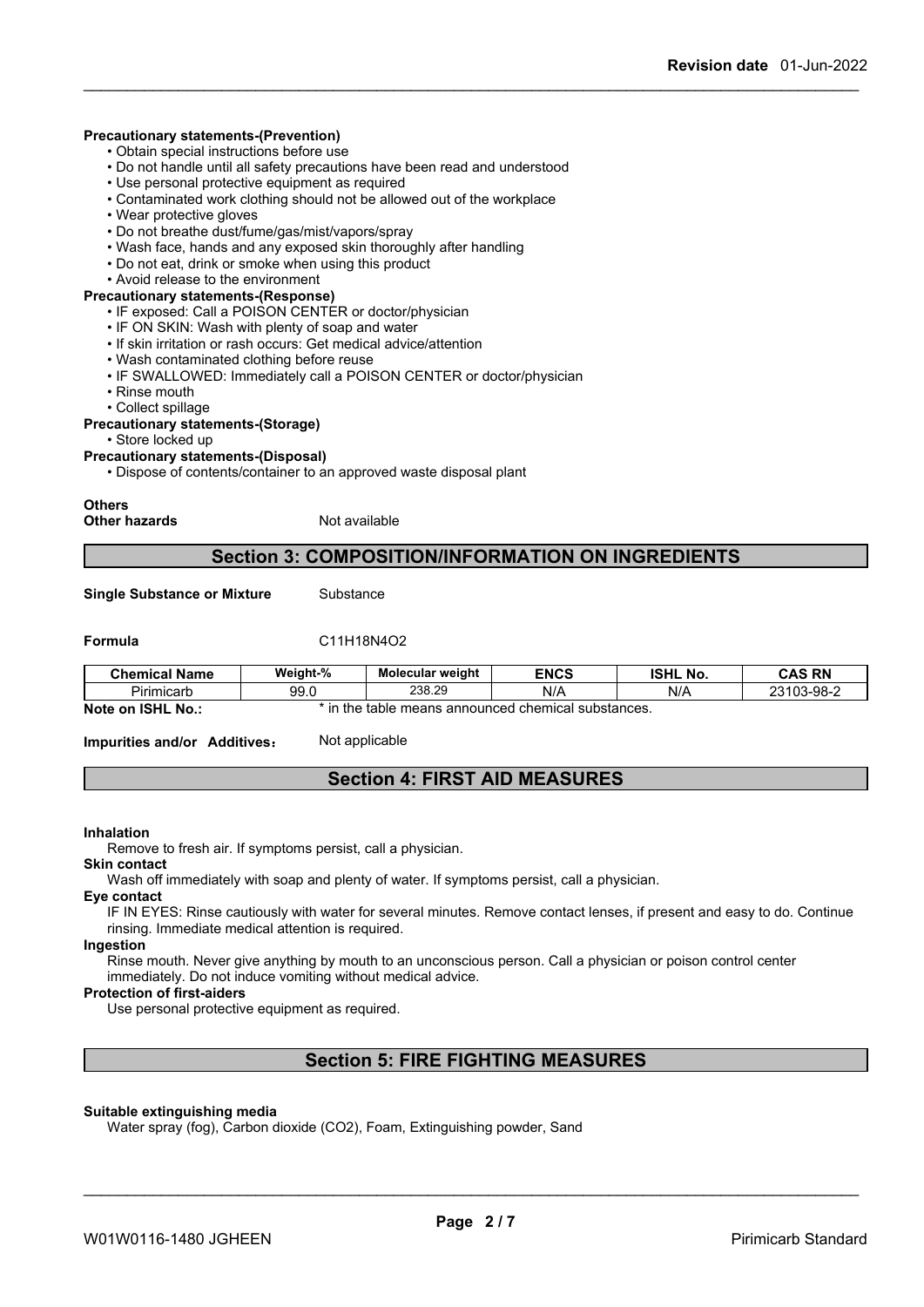### **Unsuitable extinguishing media**

#### No information available

### **Specific hazards arising from the chemical product**

Thermal decomposition can lead to release of irritating and toxic gases and vapors.

### **Special extinguishing method**

No information available

### **Special protective actions for**

#### **fire-fighters**

Use personal protective equipment as required. Firefighters should wear self-contained breathing apparatus and full firefighting turnout gear.

# **Section 6: ACCIDENTAL RELEASE MEASURES**

### **Personal precautions, protective equipment and emergency procedures**

For indoor, provide adequate ventilation process until the end of working. Deny unnecessary entry other than the people involved by, for example, using a rope. While working, wear appropriate protective equipments to avoid adhering it on skin, or inhaling the gas. Work from windward, and retract the people downwind.

### **Environmental precautions**

To be careful not discharged to the environment without being properly handled waste water contaminated.

**Methods and materials for contaminent and methods and materials for cleaning up**

Sweep up and gather scattered particles, and collect it in an empty airtight container.

#### **Recoverly, neutralization**

No information available

### **Secondary disaster prevention measures**

Clean contaminated objects and areas thoroughly observing environmental regulations.

# **Section 7: HANDLING AND STORAGE**

#### **Handling**

#### **Technical measures**

Avoid contact with strong oxidizing agents. Use with local exhaust ventilation.

#### **Precautions**

Do not rough handling containers, such as upsetting, falling, giving a shock, and dragging Prevent leakage, overflow, and scattering. Not to generate steam and dust in vain. Seal the container after use. After handling, wash hands and face, and then gargle In places other than those specified, should not be smoking or eating and drinking Should not be brought contaminated protective equipment and gloves to rest stops Deny unnecessary entry of non-emergency personnel to the handling area

### **Safety handling precautions**

Avoid contact with skin, eyes or clothing. Use personal protective equipment as required.

### **Storage**

| omado                                              |                                                                                                                  |
|----------------------------------------------------|------------------------------------------------------------------------------------------------------------------|
| Safe storage conditions                            |                                                                                                                  |
| <b>Storage conditions</b>                          | Keep container protect from light tightly closed. Store in a cool (2-10 $^{\circ}$ C) place. Store<br>locked up. |
| Safe packaging material<br>Incompatible substances | Glass<br>Strong oxidizing agents                                                                                 |
|                                                    |                                                                                                                  |

# **Section 8: EXPOSURE CONTROLS/PERSONAL PROTECTION**

#### **Engineering controls**

In case of indoor workplace, seal the source or use a local exhaust system. Provide the safety shower facility, and handand eye-wash facility. And display their position clearly.

| <b>Exposure limits</b>                                                                                     | This product, as supplied, does not contain any hazardous materials with occupational<br>exposure limits established by the region specific regulatory bodies. |
|------------------------------------------------------------------------------------------------------------|----------------------------------------------------------------------------------------------------------------------------------------------------------------|
| Personal protective equipment<br><b>Respiratory protection</b><br><b>Hand protection</b><br>Eye protection | Dust mask<br>Protection gloves<br>protective eyeglasses or chemical safety goggles                                                                             |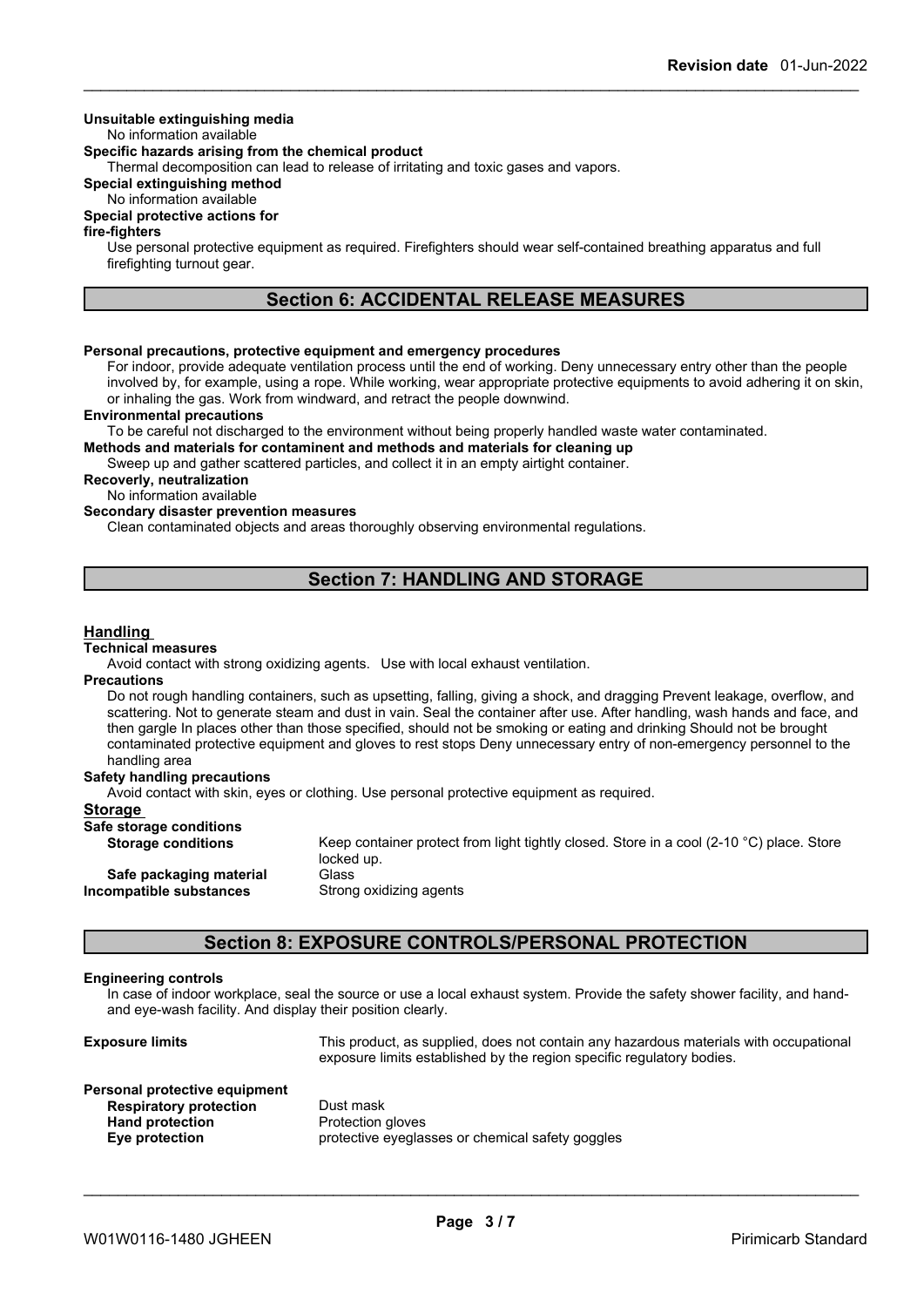**Skin and body protection** Long-sleeved work clothes **General hygiene considerations**

Handle in accordance with good industrial hygiene and safety practice.

# **Section 9: PHYSICAL AND CHEMICAL PROPERTIES**

| Form                                                   |                                              |
|--------------------------------------------------------|----------------------------------------------|
| Color                                                  | White - nearly white                         |
| Appearance                                             | crystalline powder                           |
| Odor                                                   | no data available                            |
| Melting point/freezing point                           | 91-94 °C                                     |
| Boiling point, initial boiling point and boiling range | no data available                            |
| <b>Flammability</b>                                    | no data available                            |
| <b>Evaporation rate:</b>                               | no data available                            |
| Flammability (solid, gas):                             | no data available                            |
| Upper/lower flammability or                            |                                              |
| explosive limits                                       |                                              |
| Upper:                                                 | no data available                            |
| Lower:                                                 | no data available                            |
| <b>Flash point</b>                                     | no data available                            |
| <b>Auto-ignition temperature:</b>                      | no data available                            |
| Decomposition temperature:                             | no data available                            |
| рH                                                     | no data available                            |
| Viscosity (coefficient of viscosity)                   | no data available                            |
| <b>Dynamic viscosity</b>                               | no data available                            |
| <b>Solubilities</b>                                    | acetone: soluble . water: slightly soluble . |
| n-Octanol/water partition coefficient: (log Pow)       | no data available                            |
| Vapour pressure                                        | no data available                            |
| <b>Specific Gravity / Relative density</b>             | $1.21$ g/mL                                  |
| Vapour density                                         | no data available                            |
| <b>Particle characteristics</b>                        | no data available                            |

# **Section 10: STABILITY AND REACTIVITY**

**Stability**

| <b>Reactivity</b>                           | no data available                                                  |
|---------------------------------------------|--------------------------------------------------------------------|
| <b>Chemical stability</b>                   | May be altered by light.                                           |
| <b>Hazardous reactions</b>                  |                                                                    |
| None under normal processing                |                                                                    |
| <b>Conditions to avoid</b>                  |                                                                    |
| Extremes of temperature and direct sunlight |                                                                    |
| Incompatible materials                      |                                                                    |
| Strong oxidizing agents                     |                                                                    |
| <b>Hazardous decomposition products</b>     |                                                                    |
|                                             | Carbon monooxide (CO), Carbon dioxide (CO2), Nitrogen oxides (NOx) |
|                                             |                                                                    |

# **Section 11: TOXICOLOGICAL INFORMATION**

| <b>Chemical Name</b> | Oral LD50                                   | Dermal LD50                                                                            | <b>Inhalation LC50</b>  |
|----------------------|---------------------------------------------|----------------------------------------------------------------------------------------|-------------------------|
| Pirimicarb           | Rat)<br>68 mg/kg                            | Rat)<br>500 mg/kg                                                                      | $0.5$ mg/L (Rat) 4 h    |
|                      |                                             |                                                                                        |                         |
| <b>Chemical Name</b> | Acute toxicity -oral- source<br>information | Acute toxicity -dermal- source   Acute toxicity -inhalation gas-  <br>information      | source information      |
| Pirimicarb           | Based on the NITE GHS                       | Based on the NITE GHS                                                                  | Based on the NITE GHS   |
|                      |                                             | Iclassification results.                                                               | classification results. |
|                      | Iclassification results.                    |                                                                                        |                         |
|                      |                                             |                                                                                        |                         |
| <b>Chemical Name</b> | <b>Acute toxicity -inhalation</b>           | Acute toxicity -inhalation dust-Acute toxicity -inhalation mist-<br>source information |                         |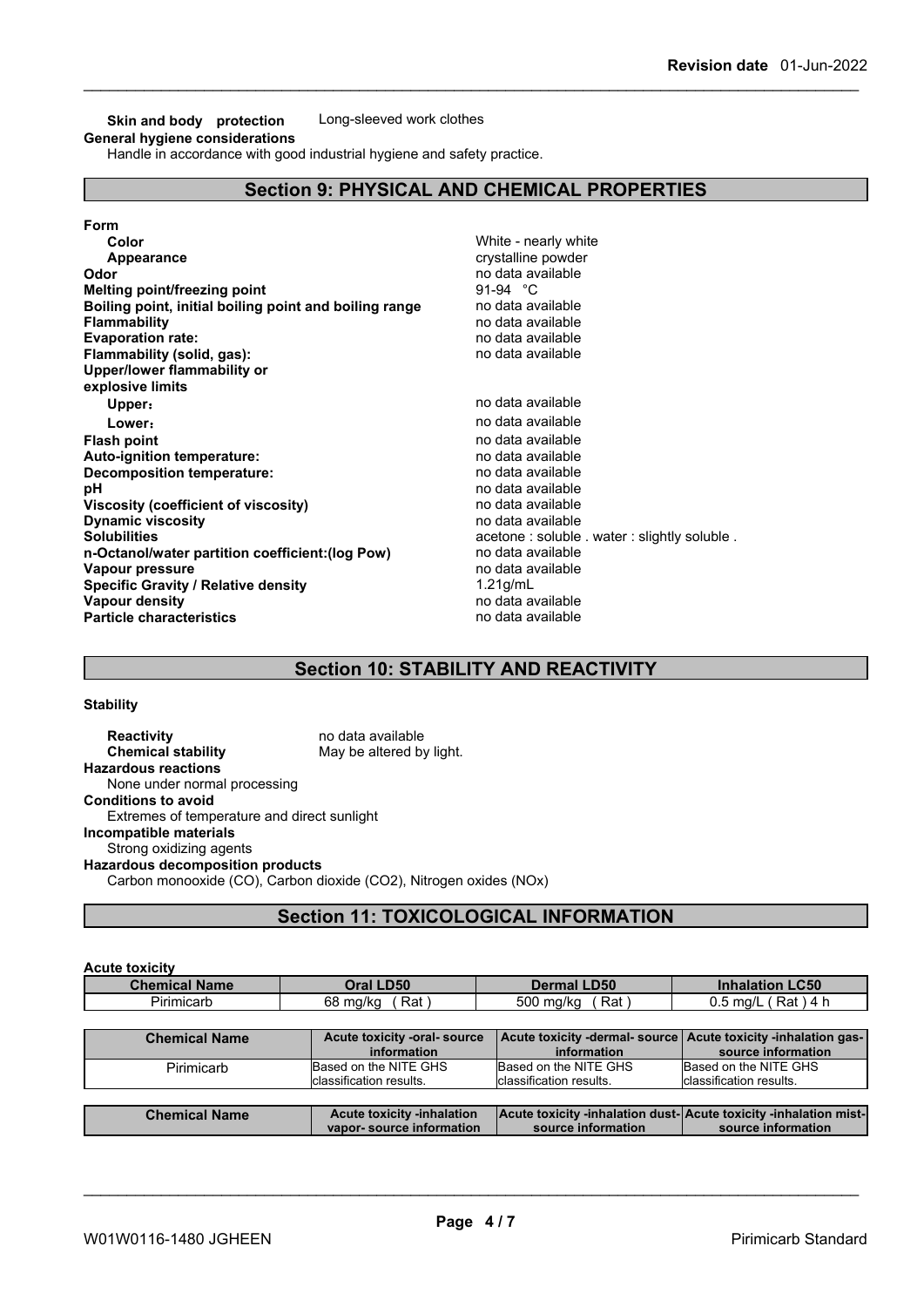| Pirimicarb                            | Based on the NITE GHS              | Based on the NITE GHS                         | Based on the NITE GHS                                |  |
|---------------------------------------|------------------------------------|-----------------------------------------------|------------------------------------------------------|--|
|                                       | classification results             | classification results.                       | <b>I</b> classification results.                     |  |
|                                       |                                    |                                               |                                                      |  |
| Skin irritation/corrosion             |                                    |                                               | Skin corrosion/irritation source information         |  |
| <b>Chemical Name</b><br>Pirimicarb    |                                    | Based on the NITE GHS classification results. |                                                      |  |
| Serious eye damage/ irritation        |                                    |                                               |                                                      |  |
|                                       | <b>Chemical Name</b>               |                                               | Serious eye damage/irritation source information     |  |
|                                       | Pirimicarb                         | Based on the NITE GHS classification results. |                                                      |  |
| Respiratory or skin sensitization     |                                    |                                               |                                                      |  |
|                                       | <b>Chemical Name</b>               |                                               | Respiratory or Skin sensitization source information |  |
|                                       | Pirimicarb                         | Based on the NITE GHS classification results. |                                                      |  |
| <b>Reproductive cell mutagenicity</b> |                                    |                                               |                                                      |  |
|                                       | <b>Chemical Name</b>               |                                               | germ cell mutagencity source information             |  |
|                                       | Pirimicarb                         |                                               | Based on the NITE GHS classification results.        |  |
| Carcinogenicity                       |                                    |                                               |                                                      |  |
|                                       | <b>Chemical Name</b>               |                                               | <b>Carcinogenicity source information</b>            |  |
| Pirimicarb                            |                                    | Based on the NITE GHS classification results. |                                                      |  |
|                                       | <b>NTP</b>                         | <b>IARC</b>                                   | <b>ACGIH</b>                                         |  |
| <b>Chemical Name</b><br>Pirimicarb    |                                    | Group 2A                                      | <b>JSOH (Japan)</b>                                  |  |
| 23103-98-2                            |                                    |                                               |                                                      |  |
| <b>Reproductive toxicity</b>          |                                    |                                               |                                                      |  |
|                                       | <b>Chemical Name</b>               |                                               | Reproductive toxicity source information             |  |
|                                       | Pirimicarb                         |                                               | Based on the NITE GHS classification results.        |  |
| <b>STOT-single exposure</b>           |                                    |                                               |                                                      |  |
|                                       | <b>Chemical Name</b>               | STOT -single exposure- source information     |                                                      |  |
|                                       | Pirimicarb                         |                                               | Based on the NITE GHS classification results.        |  |
| <b>STOT-repeated exposure</b>         |                                    |                                               |                                                      |  |
|                                       | <b>Chemical Name</b>               |                                               | STOT -repeated exposure- source information          |  |
|                                       | Pirimicarb                         |                                               | Based on the NITE GHS classification results.        |  |
| <b>Aspiration hazard</b>              |                                    |                                               |                                                      |  |
|                                       |                                    |                                               |                                                      |  |
|                                       | <b>Chemical Name</b><br>Pirimicarb | Based on the NITE GHS classification results. | <b>Aspiration Hazard source information</b>          |  |

# **Section 12: ECOLOGICAL INFORMATION**

### **Ecotoxicity**

| <b>Chemical Name</b> | Algae/aguatic plants | <b>Fish</b> | Crustacea                   |
|----------------------|----------------------|-------------|-----------------------------|
| Pirimicart           | N/A                  | N/A         | FOLD.<br>.C50:Daphnia magna |
|                      |                      |             | 0.016 mg/L 48 h             |

#### **Other data**

| <b>Chemical Name</b> | Short-term (acute) hazardous to the<br>aquatic environment source | Long-term (chronic) hazardous to the<br>aquatic environment source |
|----------------------|-------------------------------------------------------------------|--------------------------------------------------------------------|
|                      | information                                                       | information                                                        |
| Pirimicarb           | Based on the NITE GHS classification                              | Based on the NITE GHS classification                               |
|                      | lresults.                                                         | lresults.                                                          |

**Persistence and degradability** No information available **Bioaccumulative potential** No information available **Mobility in soil**<br> **Hazard to the ozone layer** No information available<br>
No information available **Hazard** to the ozone layer

# **Section 13: DISPOSAL CONSIDERATIONS**

**Waste from residues**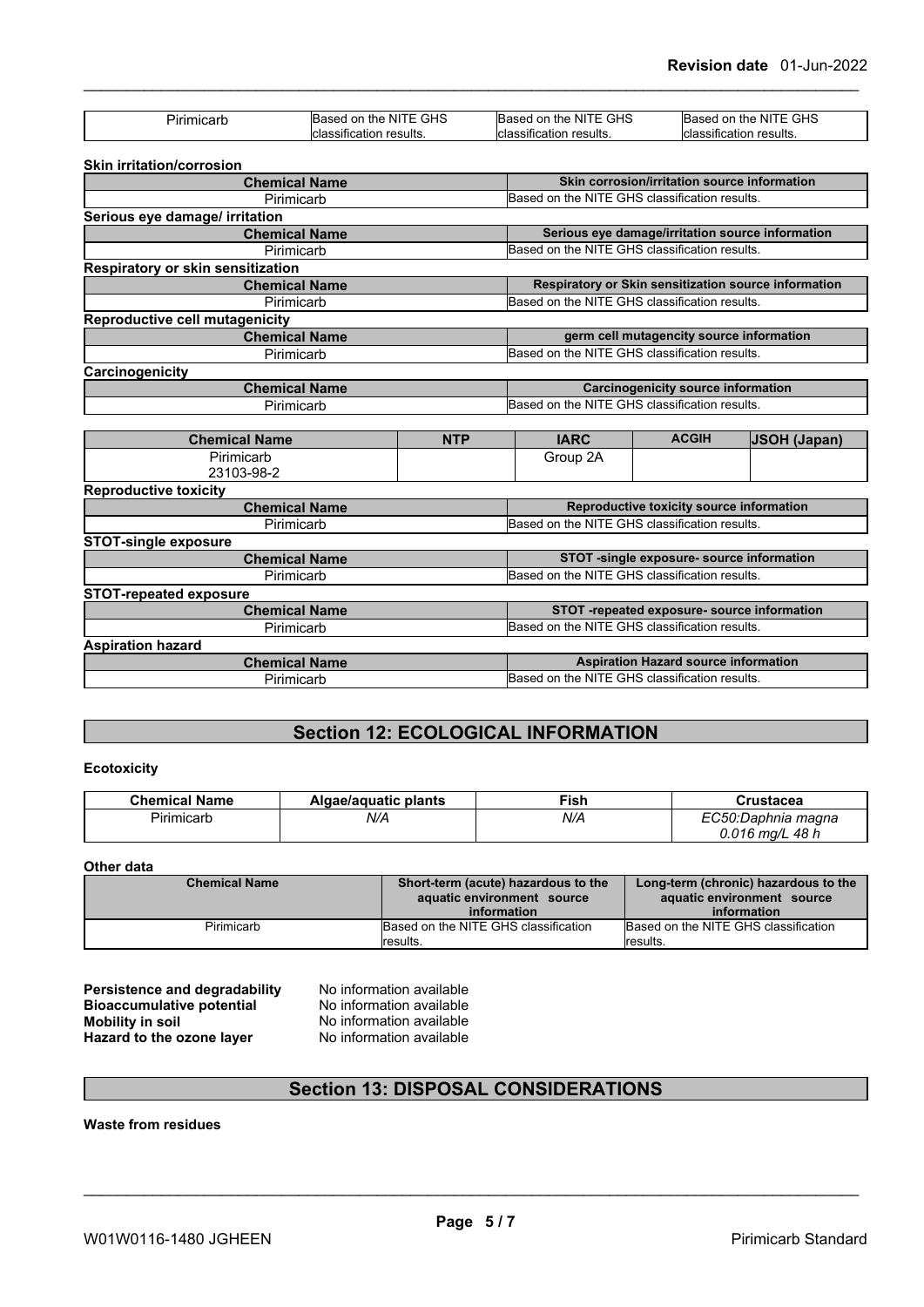Disposal should be in accordance with applicable regional, national and local laws and regulations. **Contaminated container and contaminated packaging**

Disposal should be in accordance with applicable regional, national and local laws and regulations.

# **Section 14: TRANSPORT INFORMATION**

| <b>ADR/RID</b><br>UN number<br>Proper shipping name:<br><b>UN classfication</b><br><b>Subsidiary hazard class</b><br>Packing group<br><b>Marine pollutant</b> | UN2757<br>Carbamate pesticide, solid, toxic (Pirimicarb)<br>6.1<br>Ш<br>Yes |
|---------------------------------------------------------------------------------------------------------------------------------------------------------------|-----------------------------------------------------------------------------|
| <b>IMDG</b>                                                                                                                                                   |                                                                             |
| UN number                                                                                                                                                     | <b>UN2757</b>                                                               |
| Proper shipping name:                                                                                                                                         | Carbamate pesticide, solid, toxic (Pirimicarb)                              |
| UN classfication                                                                                                                                              | 6.1                                                                         |
| <b>Subsidiary hazard class</b>                                                                                                                                |                                                                             |
| Packing group                                                                                                                                                 | Ш                                                                           |
| <b>Marine pollutant (Sea)</b>                                                                                                                                 | Yes                                                                         |
| Transport in bulk according to                                                                                                                                | No information available                                                    |
| Annex II of MARPOL 73/78 and                                                                                                                                  |                                                                             |
| the <b>IBC</b> Code<br><b>IATA</b>                                                                                                                            |                                                                             |
| <b>UN number</b>                                                                                                                                              | UN2757                                                                      |
| Proper shipping name:                                                                                                                                         | Carbamate pesticide, solid, toxic (Pirimicarb)                              |
| <b>UN classfication</b>                                                                                                                                       | 6.1                                                                         |
| <b>Subsidiary hazard class</b>                                                                                                                                |                                                                             |
| <b>Packing group</b>                                                                                                                                          | Ш                                                                           |
| <b>Environmentally Hazardous</b>                                                                                                                              | Yes                                                                         |
| <b>Substance</b>                                                                                                                                              |                                                                             |

# **Section 15: REGULATORY INFORMATION**

| <b>International Inventories</b>                     |                                                                                  |
|------------------------------------------------------|----------------------------------------------------------------------------------|
| <b>EINECS/ELINCS</b>                                 | Listed                                                                           |
| <b>TSCA</b>                                          |                                                                                  |
|                                                      |                                                                                  |
| Japanese regulations                                 |                                                                                  |
| <b>Fire Service Act</b>                              | Not applicable                                                                   |
| <b>Poisonous and Deleterious</b>                     | Deleterious Substances 3rd. Grade                                                |
| <b>Substances Control Law</b>                        |                                                                                  |
| Industrial Safety and Health Act Not applicable      |                                                                                  |
| <b>Regulations for the carriage</b>                  | Toxic Substances - Poison (Ordinance Art.3, Ministry of Transportation Ordinance |
| and storage of dangerous                             | Regarding Transport by Ship and Storage, Attached Table 1)                       |
| goods in ship                                        |                                                                                  |
| <b>Civil Aeronautics Law</b>                         | Toxic and Infectious Substances (Ordinance Art.194, MITL Nortification for Air   |
|                                                      | Transportation of Explosives etc., Attached Table 1)                             |
| <b>Pollutant Release and Transfer Not applicable</b> |                                                                                  |
| <b>Register Law</b>                                  |                                                                                  |
| (~2023.3.31)                                         |                                                                                  |
| <b>Export Trade Control Order</b>                    | Not applicable                                                                   |
|                                                      |                                                                                  |
|                                                      |                                                                                  |

| <b>Chemical Name</b>            | Poisonous and Deleterious<br>Substances Control Law | Industrial Safety and Health Act  <br><b>Substances</b><br>(Law Art.57-2)<br>$(-2024.3.31)$ | Pollutant Release and Transfer<br>Register Law<br>$(-2023.3.31)$ |  |
|---------------------------------|-----------------------------------------------------|---------------------------------------------------------------------------------------------|------------------------------------------------------------------|--|
| Pirimicarb<br>23103-98-2 (99.0) | Applicable                                          |                                                                                             |                                                                  |  |